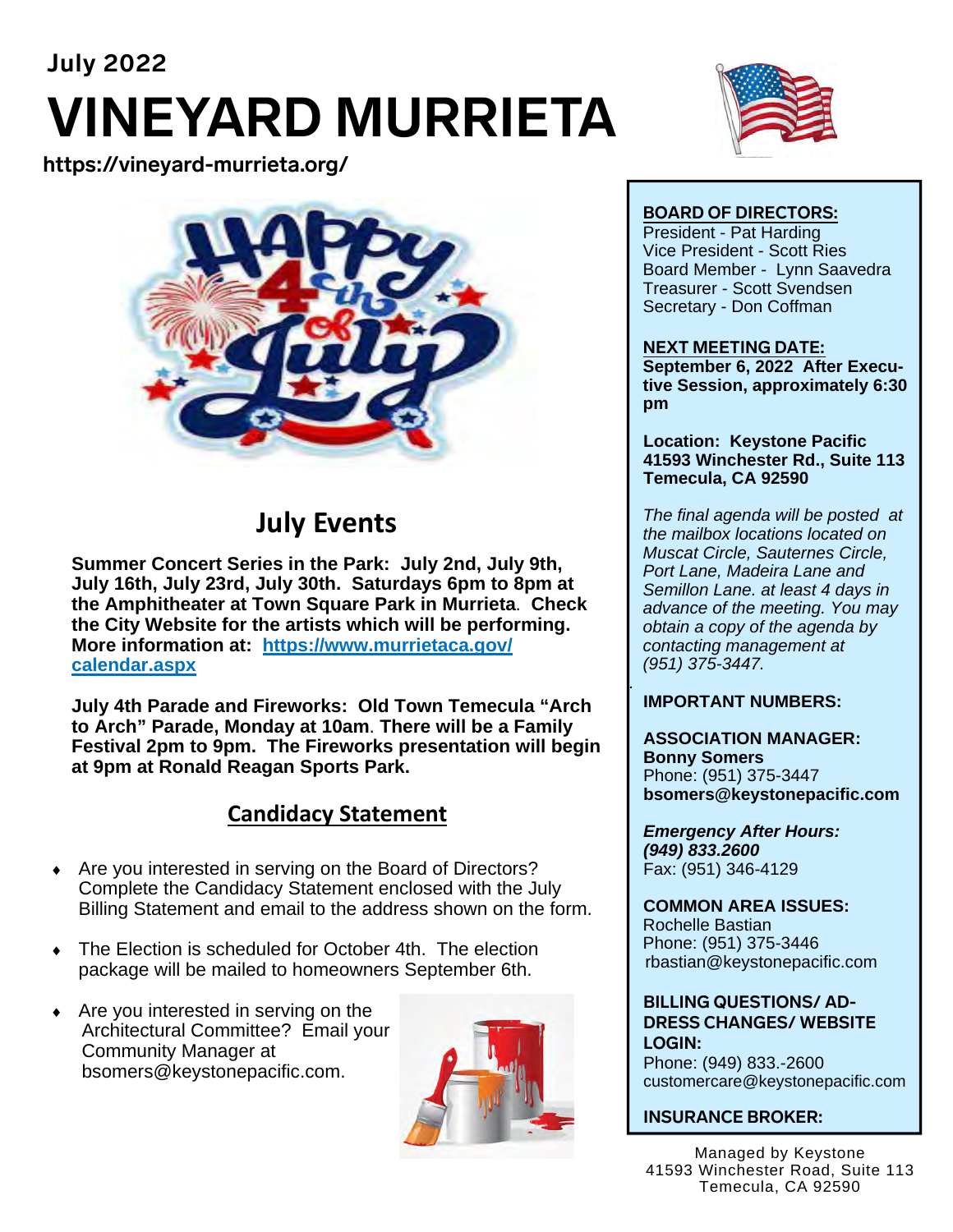## **July 2022 REMINDERS**

- For after-hours association maintenance issues, please call 949-833-2600 to be connected with the emergency service line. Please call 9-1-1 for life-threatening emergencies.
- Street Sweeping Day 1st & 3rd Wednesday. Please move your car on street sweeping days.
- Trash Pick-Up Day Mondays. Please remove trash cans from the common areas after this day.
- Next Board Meeting September 6th, 2022 at approx. 6:30 PM.

#### **SCREENING FOR RATTLESNAKES**

We strongly encourage homeowners living along the creek with rear yard wrought iron fencing to install mesh screening on the outside of the fencing to prevent or deter intrusion by rattlesnakes.



#### **HELPFUL COURTESY SUGGESTIONS**

- Clean out your garage so you can park your car, trailer, boat or other recreational vehicle. The more vehicles homeowners fit in their garages, the more street parking will be available for guests.
- Drive slowly and carefully through the property, and remind your guests to do the same.
- Always keep your dogs on a leash, and pick up after them.
- Smile and say 'hi' to your neighbor when you see them!
- Trash Bins are to be stored out of view, behind your side gate or in the enclosed garage. They are not to be stored in any location that they can be viewed from the public.
- Check your irrigation systems to make sure your sprinklers are in working order. Maintain lawns with regular maintenance of mowing, edging and watering. Reseed bare areas in your lawn.
- Refresh the paint on your fascia trim, shutters, garage doors regularly. This maintenance will improve the appearance of the community.

#### **Keystone's Offices will be closed Monday, July 4th for Independence Day.**



#### **Important Numbers:**

**Police Non Emergency:**  (951) 304-COPS (2677)

**Fire Department:** (951) 304-FIRE (3473

**Murrieta Code Enforcement:**  (951) 461-6332

**Eastern Municipal Water District:**  (951) 304-CITY

**So Cal Edison:**  (800) 655-4555

**So Cal Gas Company:**  (800) 427-2200

**Waste Management:**  (800) 423-9986

#### **Animal Control**

Animal Friends of the Valleys Phone: (951) 674-0618 After Hours Emergency : (951) 506-5069 www.animalfriendsofthevalleys.com Report barking or unleashed dogs, etc…

#### **City of Murrieta (951) 461-6124**

Outside/Perimeter Landscaping and Park is maintained by the City: http:// www.murrietaca.gov/departments/cs/ maint/report\_landscape\_maintenance\_ Issue.asp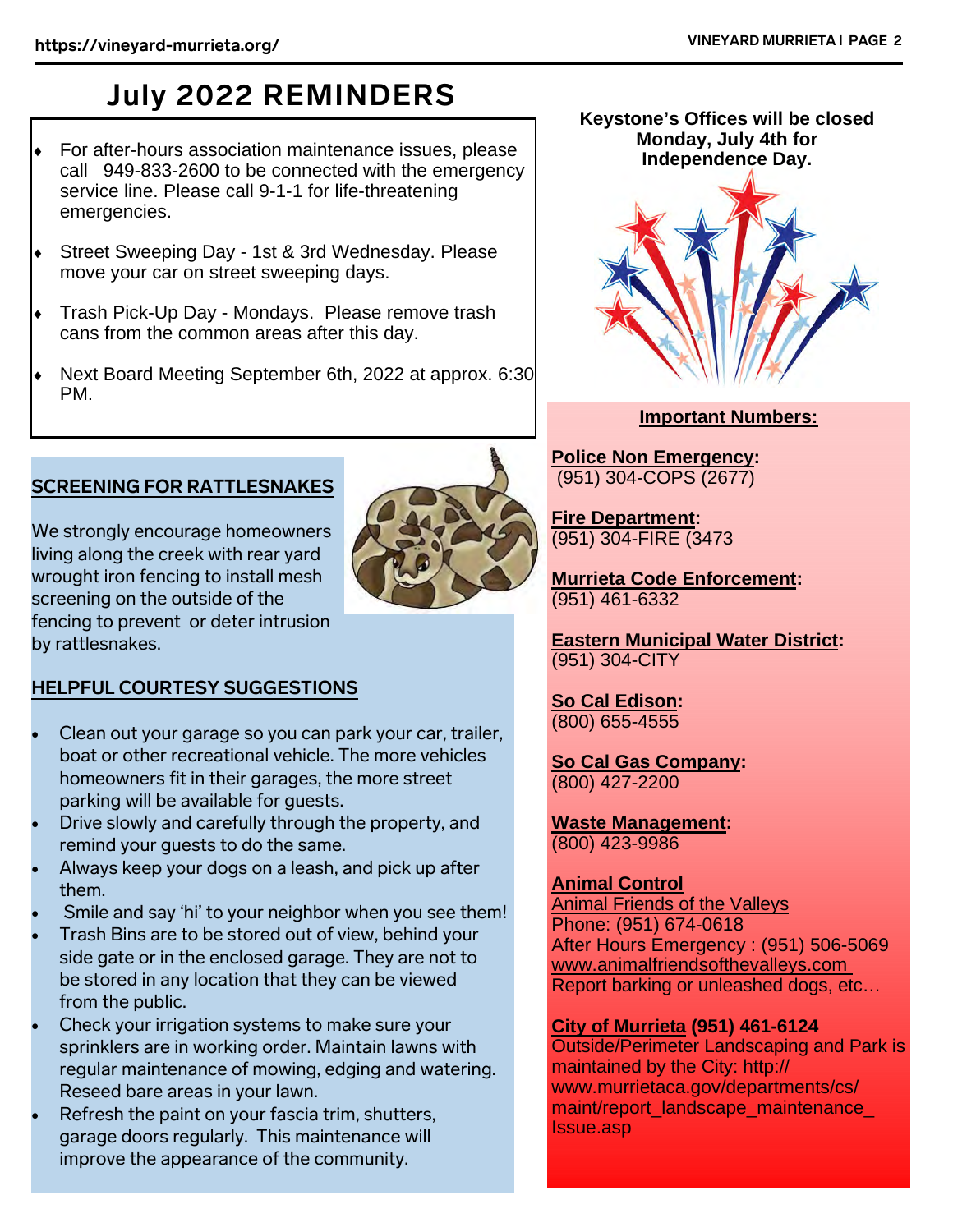#### **APPLICATION FOR CANDIDACY FOR THE BOARD OF DIRECTORS VINEYARD-MURRIETA COMMUNITY ASSOCIATION**

Dear Homeowner:

The Annual Election will be held in  $\,$  OCTOBER 2022  $\,$  . If you are interested in serving on the Board, please complete this application and return it to **KEYSTONE** by 5:00 PM on **JULY 31, 2022** For specific candidate qualifications, please contact Management for a copy of your community's Election Rules. **Members are encouraged to confirm their personal contact information by the deadline set forth for submitting nominations to ensure that Members have an opportunity to review their personal information at least thirty (30) days before ballots are mailed.**

NAME:

(Note: Be sure to complete and return verification information on page 2 of this application) Candidacy statement needs to be kept to one page. Please type in the information requested below.

WHY WOULD YOU LIKE TO SERVE AS A BOARD MEMBER?

WHAT IS YOUR BACKGROUND?

#### WHAT IS YOUR VISION FOR THE COMMUNITY AND WHAT WOULD YOU LIKE TO ACCOMPLISH DURING YOUR TERM OF OFFICE?

**PLEASE NOTE: PER CALIFORNIA CIVIL CODE SECTION 5105(a), A COPY OF THIS FORM MAY BE INCLUDED WITH THE OFFICIAL BALLOT. THE CANDIDATE/MEMBER IS SOLELY RESPONSIBLE FOR THE CONTENT OF THIS COMMUNICATION. THE ASSOCIATION DOES NOT EDIT OR REDACT ANY CONTENT**